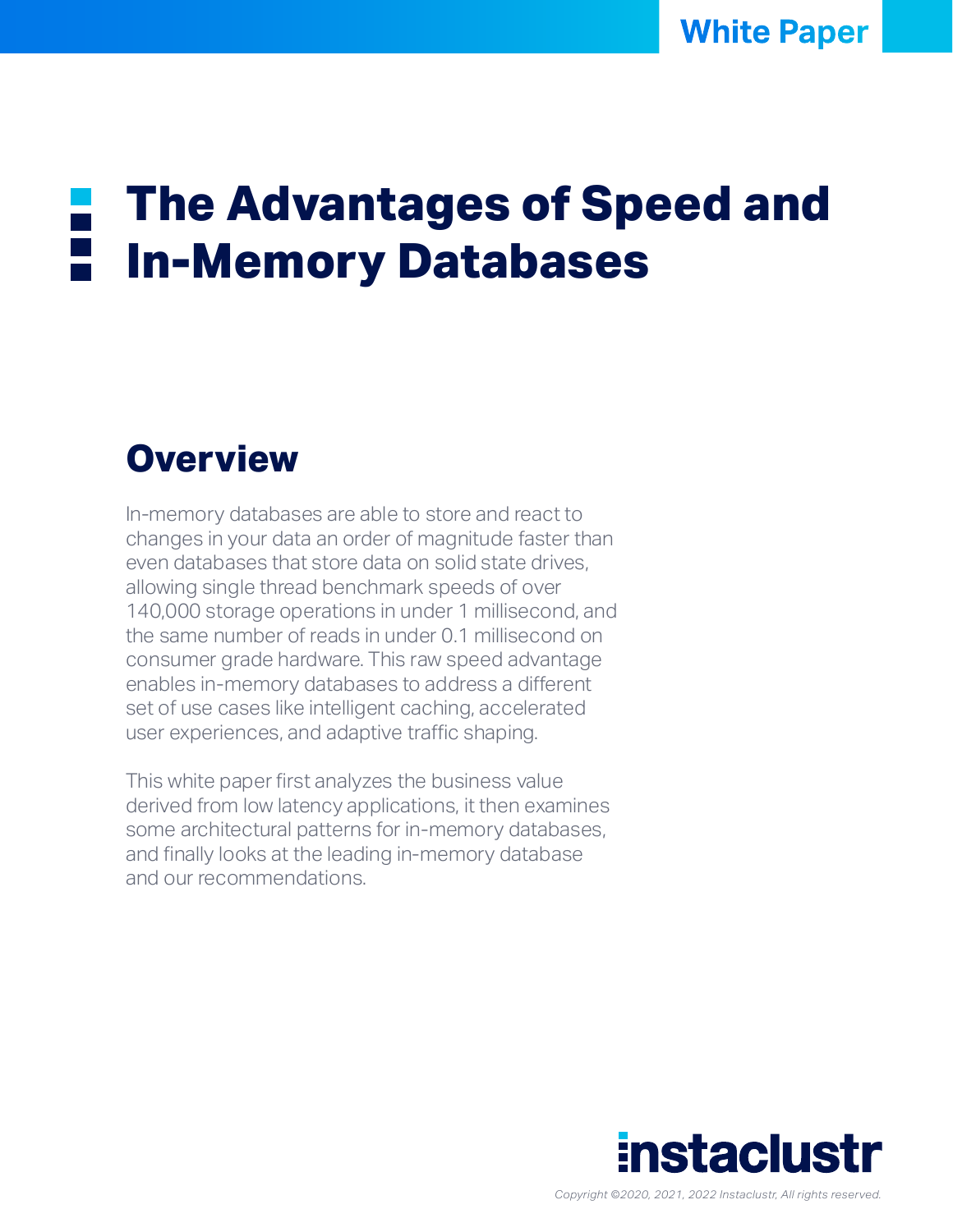# **Business Impact**

In-memory databases can deliver considerable business value through the simple act of very quickly storing data that needs to be repeatedly referred to and thereby accelerating user interfaces (UI) and user experiences (UX). This section will provide a brief overview of the effect of latency on retail, technology, and other applications to demonstrate there is considerable value to be gained from accelerating your infrastructure. These potential gains go beyond in-memory databases and include scaling everything in your data layer appropriately to maintain application performance.

It takes a human being around a quarter of a second to press a button as soon as they can after a visual stimulus they've been waiting for occurs.<sup>1</sup>



#### *Visual Reaction Time Data*

If about 250 milliseconds is required for this kind of loop—of perception, decision, and action—then perception alone is occurring much sooner. You can also think of the most common frame rate of film, 24 individual pictures per second, which creates an effective illusion of motion by deploying a new picture around every 42 milliseconds.

In 1968 Robert Miller at IBM suggested a series of task and context dependent response times for user interfaces which included 100 milliseconds for acknowledging an action while the user is looking at the screen and "no more than one second" before some readable text is displayed after a "next page" type action.<sup>2</sup>

<sup>1</sup> A scientifically controlled study, of 120 healthy young medical students recorded an average visual reaction time of 247ms. <https://www.ncbi.nlm.nih.gov/pmc/articles/PMC4456887/> The Human Benchmark website with 81 million data points collected from the public, variously using computer mice and trackpads, has the average at 284ms and the median at 273ms.

[https://humanbenchmark.com/tests/reactiontime/](https://humanbenchmark.com/tests/reactiontime/statistics)[st](https://dl.acm.org/doi/10.1145/1476589.1476628)atisticsa sample of that data is plotted in the histogram show.<br><sup>2</sup> https://dl.acm.org/doi/10.1145/1476589.1476628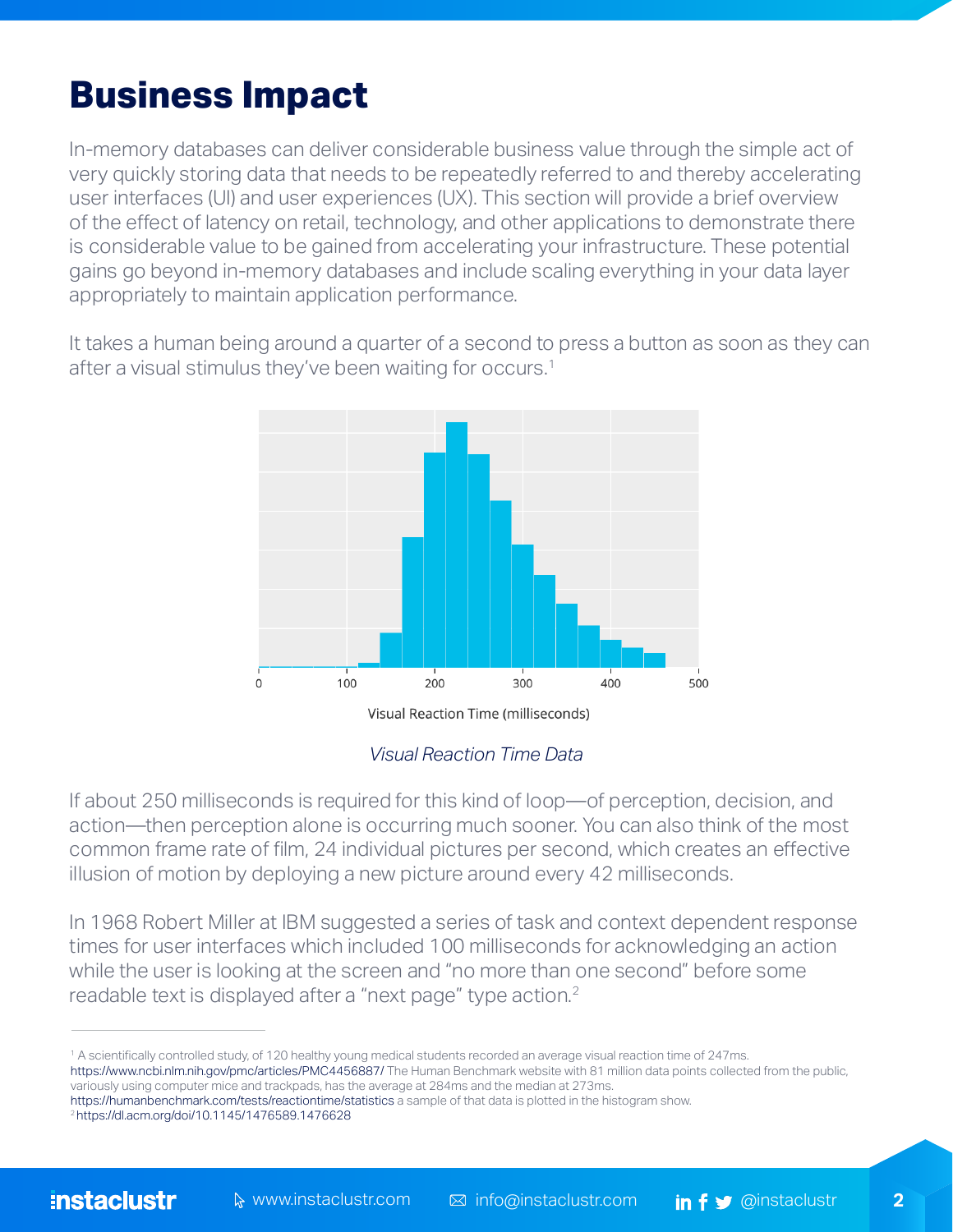Doherty and Thadani, also at IBM, showed large productivity gains from computer system latency reduction in 1982.<sup>3</sup>



Productivity and UX Response Time

In their study they also showed "average" users beating "expert" users, and likewise "novice" users beating "average" users, with only a 250-500 ms latency advantage. All this occurred in the first 1000 ms of latency identified by the curve above. Large productivity gains were also shown when latency was reduced for a variety of tasks.

In 1987 Rob Akscyn reported a similar real world usability threshold of 250 milliseconds for the hypertext systems he had been building.<sup>4</sup> In 1993 Nielsen formulated three orders of magnitude (0.1s, 1s, and 10s) as a rough guide to UIs being perceived as instantaneous, within someone's flow of thought, or distracting.<sup>5</sup>

[<sup>3</sup>](https://jlelliotton.blogspot.com/p/the-economic-value-of-rapid-response.html
) <https://jlelliotton.blogspot.com/p/the-economic-value-of-rapid-response.html>

<sup>4</sup> <https://www.eastgate.com/HypertextNow/archives/Akscyn.html>

<sup>5</sup> <https://www.nngroup.com/articles/response-times-3-important-limits/>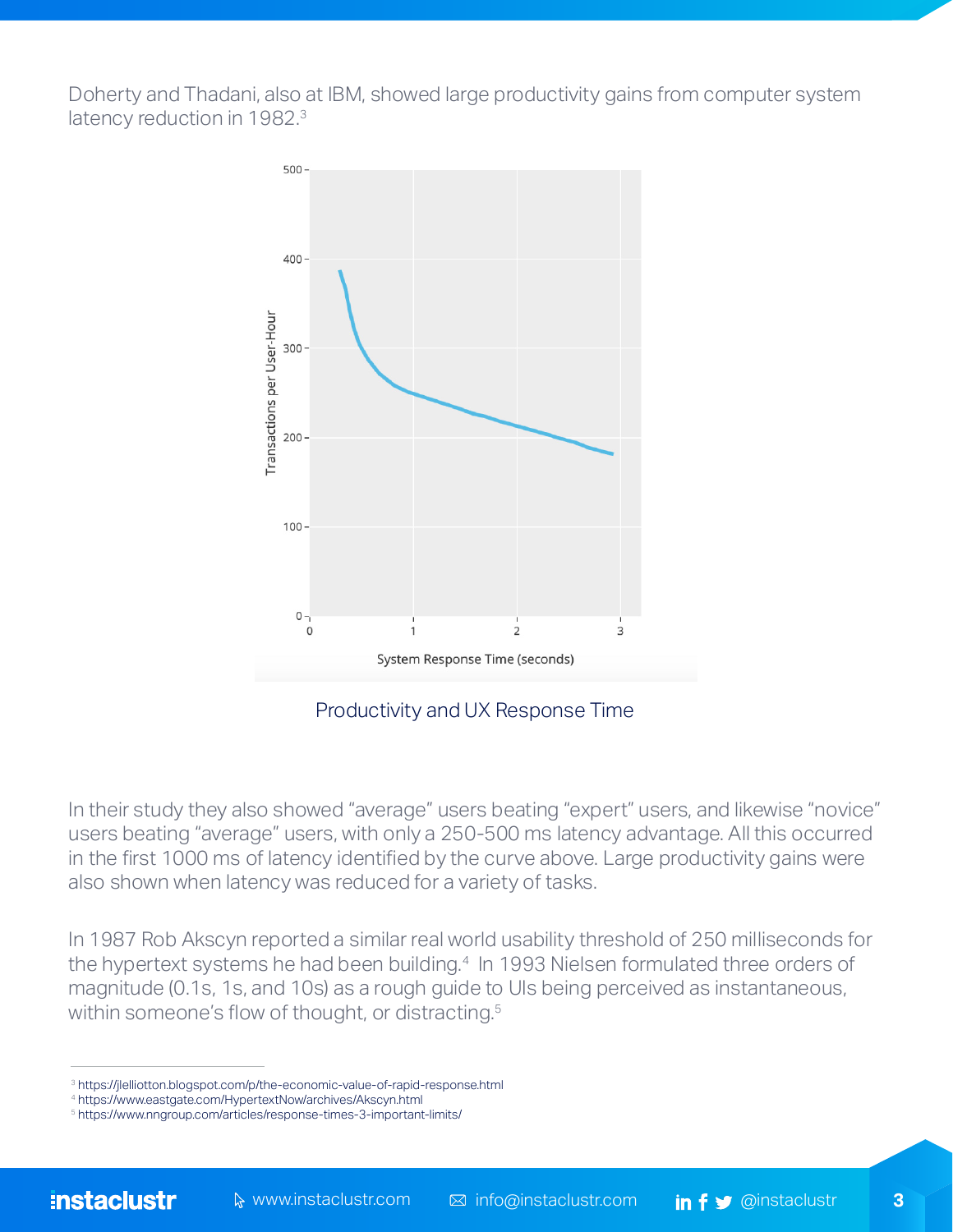This research shows the kinds of speeds at which human beings are able to perceive information visually. Empirical evidence also shows people are much more productive using computer systems that react closer to their perceptual speed. Below we look at the copious evidence that latency has a large impact across a number of important business variables and key performance indicators for consumer facing applications.

#### Retail and Latency

Online shopping examples are linked very closely to revenue and serve as a great benchmark of the effects of speed on human decision processes. The variables affected are revenue, conversions, and bounce rates (people clicking the back button/abandoning the site).

Amazon found that increasing website latency by +100 milliseconds led to a 1 percent loss of revenue. 6

Walmart found that changing page load times by -1000 milliseconds led to 2 percent gain in conversions, with a similar effect on revenue as Amazon.<sup>7</sup>

Etsy found in an experiment that adding weight to their mobile site of **+160 kilobytes** led to a 12% increase in the bounce rate of people clicking away from their site.<sup>8</sup>

Staples changed their median page load time by -1000 milliseconds and specifically addressed the experience of the 2% of users suffering the largest delays and saw a 10% increase to conversions. $^\circ$ 

Akamai ran an analysis over billions of user sessions, on multiple retail sites, and found the inflection point for decreased conversions and an increased bounce rate was around 2000 milliseconds.<sup>10</sup>

### Technology Products and Latency

Beyond retail, large technology corporations have looked at the engagement and revenue effects of latency. Decreased use and traffic, people swapping to other services, conversions, and revenue all seem to be affected.

**Google** found that **adding 500 milliseconds** to search page loads **decreased searches by 25%**.<sup>11</sup>

<sup>&</sup>lt;sup>6</sup> <http://glinden.blogspot.com/2006/11/marissa-mayer-at-web-20.html> and slides by the same author

https://docs.google.com/viewer?a=v&pid=sites&srcid=ZGVmYXVsdGRvbWFpbnxnbGluZGVufGd4OjVmZDIzMWMzMGI4MDc3OWM

<sup>7</sup> <https://www.slideshare.net/devonauerswald/walmart-pagespeedslide>

<sup>8</sup><http://radar.oreilly.com/2014/01/web-performance-is-user-experience.html>

<sup>9</sup><https://www.slideshare.net/cliffcrocker/velocity-ny-how-to-measure-revenue-in-milliseconds>

<sup>10</sup>[https://blogs.akamai.com/2017/04/new-findings-the-state-of-online-retail-performance-spring-2017.html](https://blogs.akamai.com/2017/04/new-findings-the-state-of-online-retail-performance-spring-2017.htm)

<sup>11</sup> <http://glinden.blogspot.com/2006/11/marissa-mayer-at-web-20.html>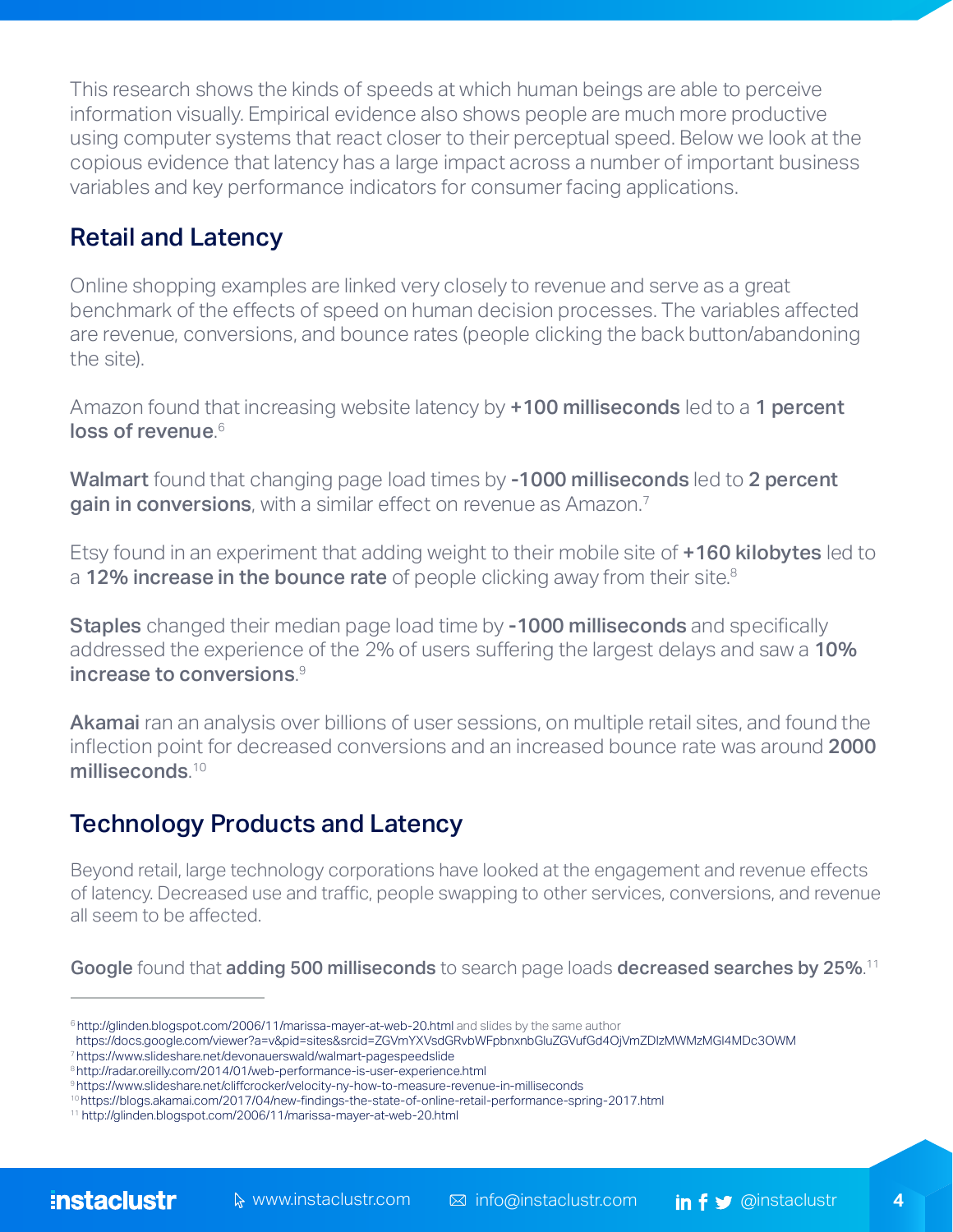Yahoo! found that adding 400 milliseconds of delay to their pages dropped traffic by  $9\%$ .<sup>12</sup>

**Bing** found that **adding 2000 millisecond**s of delay to search caused a **decrease in** searches of 1.8% and a decrease in revenue of  $4.3\%$ . $^{13}$ 

For software **Mozilla**, the makers of the open source Firefox browser, found that removing 2200 milliseconds of delay to a page for downloading their application increased conversions by  $15.4\%$ .  $14$ 

#### Information Consumption and Latency

Beyond search or application downloads, engagement on sites that offer text or images for users to enjoy has also been demonstrated to be highly sensitive to latency.

An experiment at the Financial Times found that adding 1000 milliseconds of delay led to a 4.9% decrease in pageviews. Similarly adding a 3000 millisecond delay induced a 7.2% reduction in pageviews.<sup>15</sup>

**Instagram** made a number of optimizations to the weight of their pages, which **reduced wait times by 30-70 milliseconds** which led to a  $0.7\%$  i<mark>ncrease in impressions.  $^{16}$ </mark>

An experiment conducted with the users of The Telegraph showed 4000 milliseconds of delay caused an 11% reduction in pageviews. Doubling that to 8,000 milliseconds of delay caused a 17.5% drop in pageviews. $17$ 

GQ magazine conducted an overhaul of their slow site and removing 5000 milliseconds of wait time led to 83% more traffic, 32% more time on the site, and a 108% increase in ad interactions. 18

#### Gaming and Latency

If shopping, searching, and reading are sensitive to latency it's not surprising that gaming is as well. Survey and experimental work on gaming shows that there is a very strong belief among people that latency affects gaming, and that **after 100ms of latency both real**world scores and reported enjoyment decline starkly. $^{\textrm{\tiny{19}}}$ 

<sup>12</sup> <https://www.slideshare.net/stoyan/yslow-20-presentation>

<sup>13</sup> <http://radar.oreilly.com/2009/07/velocity-making-your-site-fast.html>

<sup>14</sup><https://blog.mozilla.org/metrics/2010/04/05/firefox-page-load-speed-part-ii/>

<sup>15</sup> <https://medium.com/ft-product-technology/a-faster-ft-com-10e7c077dc1c>

<sup>16</sup>[https://instagram-engineering.com/performance-usage-at-instagram-d2ba0347e442#.5snxp5z1t](https://instagram-engineering.com/performance-usage-at-instagram-d2ba0347e442#.5snxp5z1t
)

<sup>17</sup> <https://blog.optimizely.com/2016/07/13/how-does-page-load-time-impact-engagement/>

<sup>18</sup> <https://digiday.com/media/gq-com-cut-page-load-time-80-percent/>

<sup>19</sup> <https://web.cs.wpi.edu/~claypool/mqp/latency-comp/imcneil-mbeyler-mqpreport.pdf>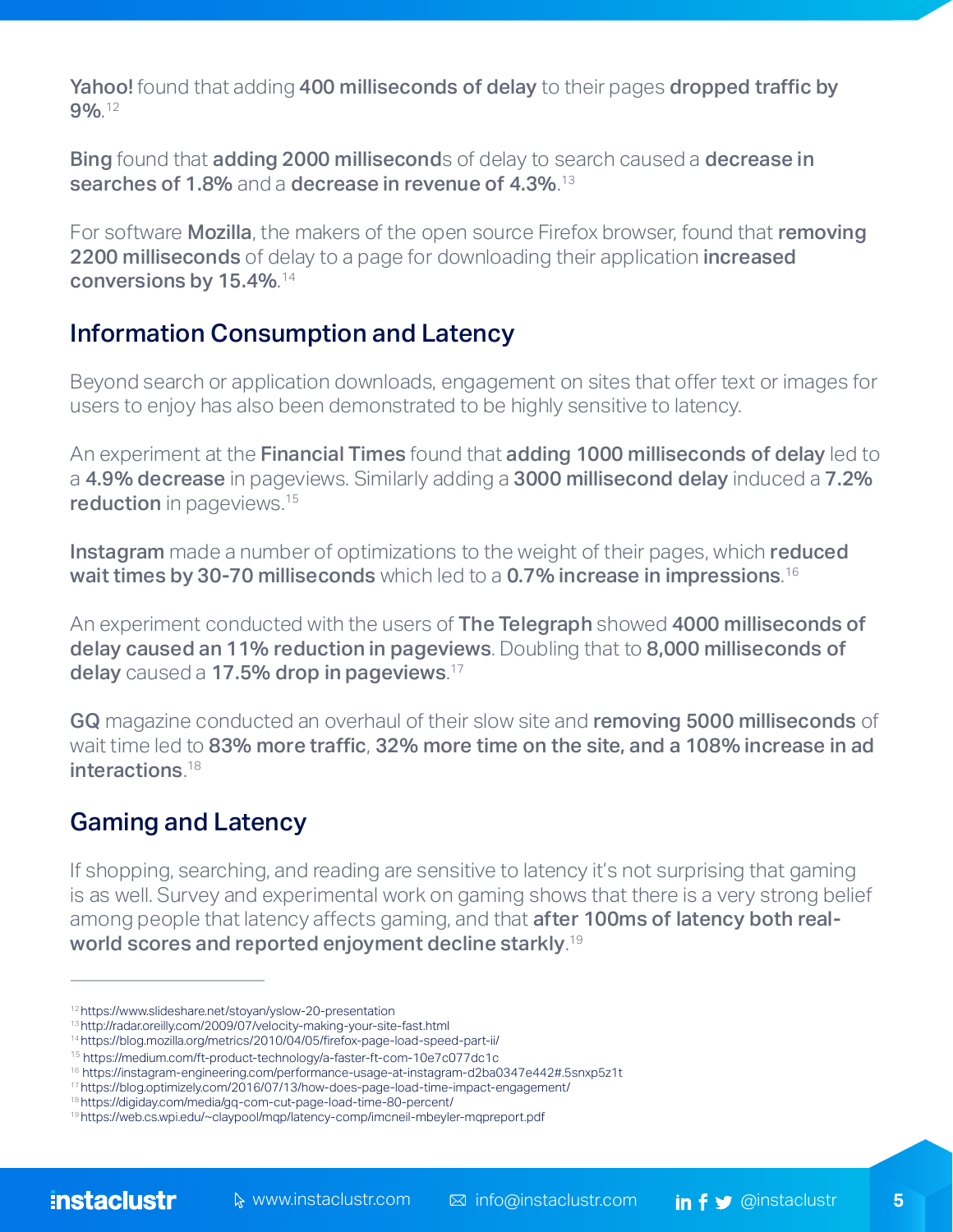In a study published in 2007 a controlled experiment with a first person shooter game was conducted with variable frame rates. The different frame rates were:

- 3, approx. one frame per 333ms
- 7, approx. one frame per 142ms
- 15, approx. one frame per 66ms
- 30, approx. one frame per 33ms
- 60, approx. one frame per 17ms



Effect of Frames Per Second on Score<sup>20</sup>

Performance increased in large steps between 3, 7, and 15 frames per second. The gaps between frames at 15 frames per second finally goes below the 100 ms threshold identified in other research as being important for instantaneous feeling experiences. Performance continues to improve with more frames beyond this point, but at a slower pace.

#### Take-Aways and the Time Budget

Linear extrapolations cannot be made from any individual case but together these cases provide a formidable body of evidence showing that users are indeed highly sensitive to delays, at quite granular levels, across a number of domains.

<sup>&</sup>lt;sup>20</sup> Claypool & Claypool, 2007 <https://web.cs.wpi.edu/~claypool/papers/fr/fulltext.pdf>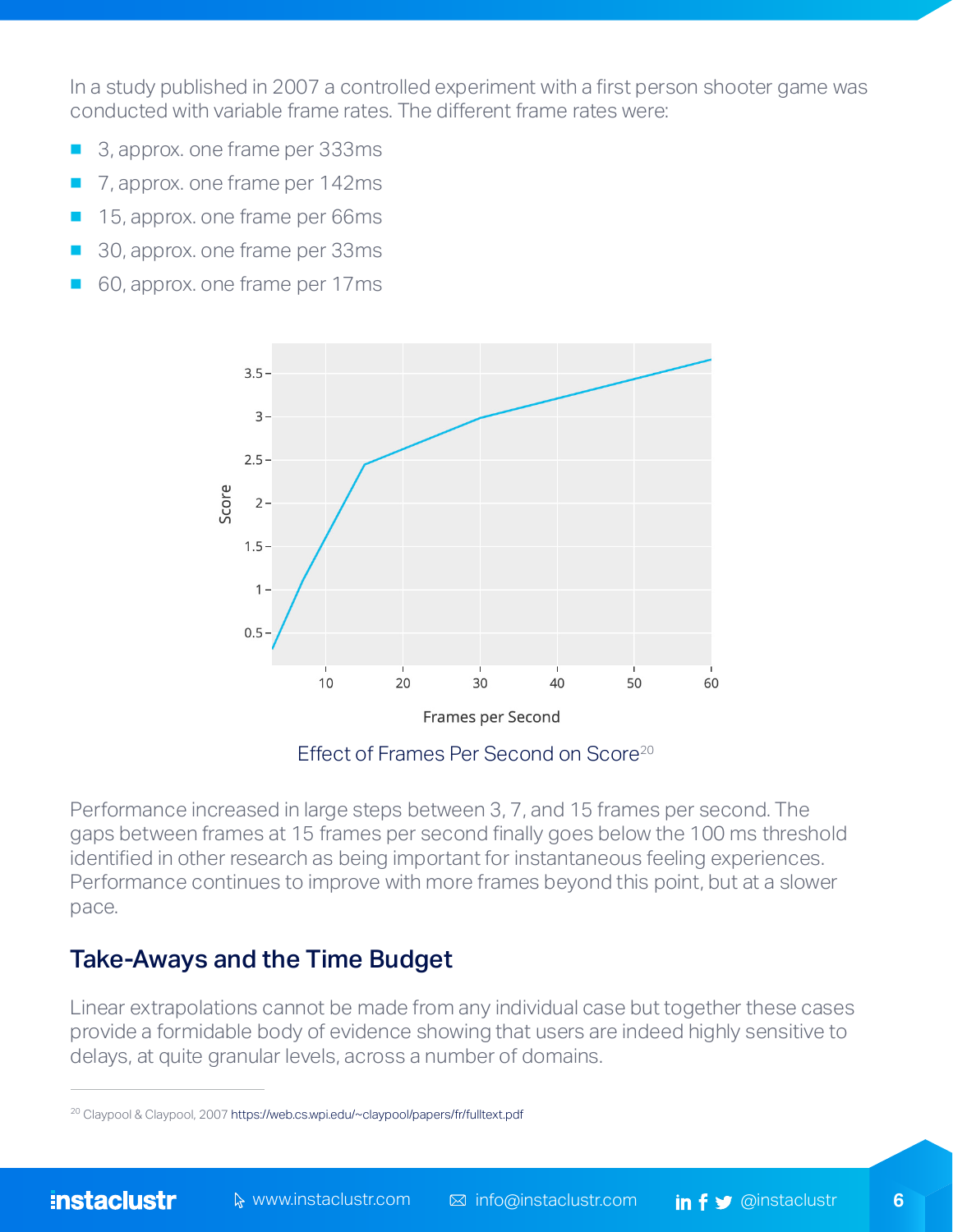Speed has an impact whether users are looking to get work done, purchase a product, search, download an app, read an article, scroll through a social feed, or play a game. Large double digital percentage impacts on key business performance measures can be seen and even incremental improvements of 100 milliseconds can have visible effects on engagement, conversions, and revenue.

It's possible to conclude from these cases that many large organizations could gain significant revenue and small organizations have the potential to accelerate their user growth and market share by paying attention to any user interfaces, and likely whole user experiences, that are in any way slow. To a degree this applies across all applications and data layers beneath them, but it is particularly relevant to in-memory databases situated directly behind applications and user experiences.

We argue it's vital to measure and establish a UX time budget for any application sensitive to these elements. Such a budget ensures that changes, like new features, are evaluated not just with their potential upside but also with regard to their impact on your time budget.

Measurement can be done simply from literal stopwatches to adding programmatic timers to various functions and processes. Products like Elasticsearch™, with Kibana or Graphana, are popular for ingesting, exploring, and visualizing large amounts of application performance monitoring (APM) data or user logs. With this data in hand it is important to remember to not only examine the averages but also to profile the slowest groups of actions and user experiences. In the next section we consider the most common kinds of architectural patterns we see in the in-memory database space.

# **In-Memory Architecture Patterns**

In this section we will look at different architectural patterns for the deployment of an inmemory database. The unique speed of in-memory storage and structures allows not only for more responsive applications, but for more value to be added without depleting your limited time budget.

#### Intelligent Caching

This pattern addresses the problems identified above head on. It is important to make a distinction between the caching of substantial static resources like images or video files and the caching of other important objects. Caching an image file might be better achieved through a web server optimization or even a content delivery network partner. But caching user sessions, a shopping cart, a list of who's online, a recommendation, or a user search can be extremely useful and accelerated with an in-memory database.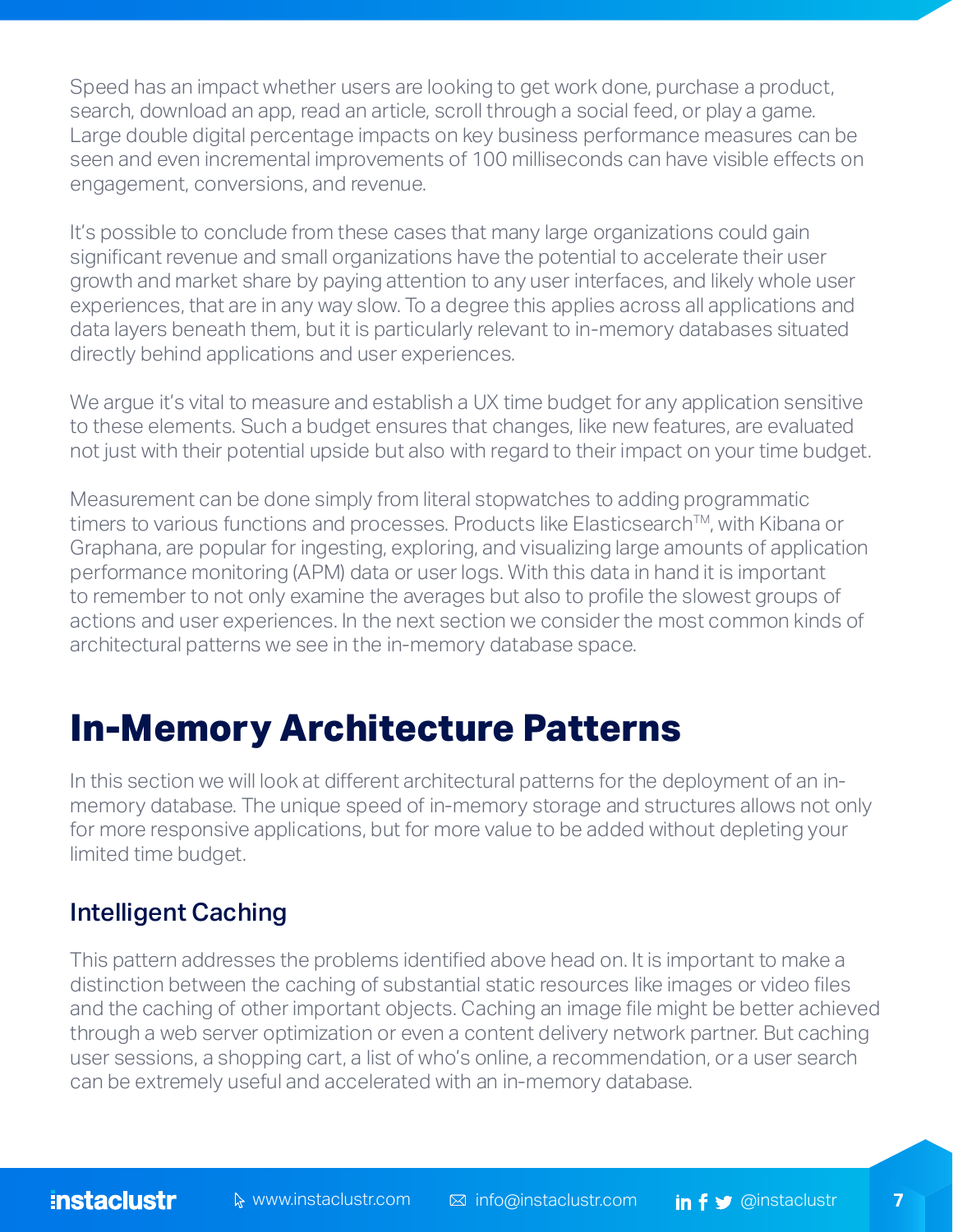In these cases there are always rules about how long something might be cached for, and rules around what to do when a cache is full. In this sense there is no "dumb caching" opposed to intelligent caching, only different rules and assumptions about what to do.

As a cache fills up which elements are going to be discarded? Powerful in-memory databases enable you to have different policies for different aspects of your data. For example someone's session data or shopping cart contents might become a candidate for eviction in a brimming in-memory database under a naive "Least Frequently Used" eviction policy; however, from a business perspective it would be far better to consider dropping some of the least used cached search terms on the product search rather than making a user log-in again or lose their shopping cart.

Having the capacity to explicitly expire data at varying time intervals, make a distinction between "volatile" keys that are candidates for eviction and more permanent keys, and configurable expiration policies provide the basis for intelligent caching systems that automatically adapt to usage patterns and spikes in real-time.

### Adaptive Traffic Shaping

Monitoring real-time traffic and adapting to it can be extremely difficult if the traffic is of high volume. In-memory databases have the speed to allow real-time responsiveness like enforcing resource limits, e.g. 10 requests per minute per API key on the free tier. This can be used to permit "burstability" like an "an average of 20 requests per minute with bursts to 40 requests permitted on the \$10 tier". The inverse of this pattern is that traffic can be shaped according to resources rather than the users to ensure fixed resources slow down equally for all users rather than erroring out.

The traffic shaping pattern can be used to make your architecture aware of system load and sacrifice non-core features adaptively to protect the core user features. This might involve a miniscule section of your in-memory database holding logs and metrics of the last 5 seconds, or 5 minutes, that produces a load score. Other pieces of architecture can then be easily made aware of what they should or shouldn't be doing when load is high. The BBC uses this pattern to dynamically turn off non-core parts of their website experience during large live events.

Certain data structures like approximate counting methods allow you to keep an (approximate) count of extremely large sets of unique objects in very small spaces in ways that a simple count (not unique) or list of the items (too large) would be unable to do. It is important to make sure any database you are considering has the tools and data structures to address the use cases you might need it for.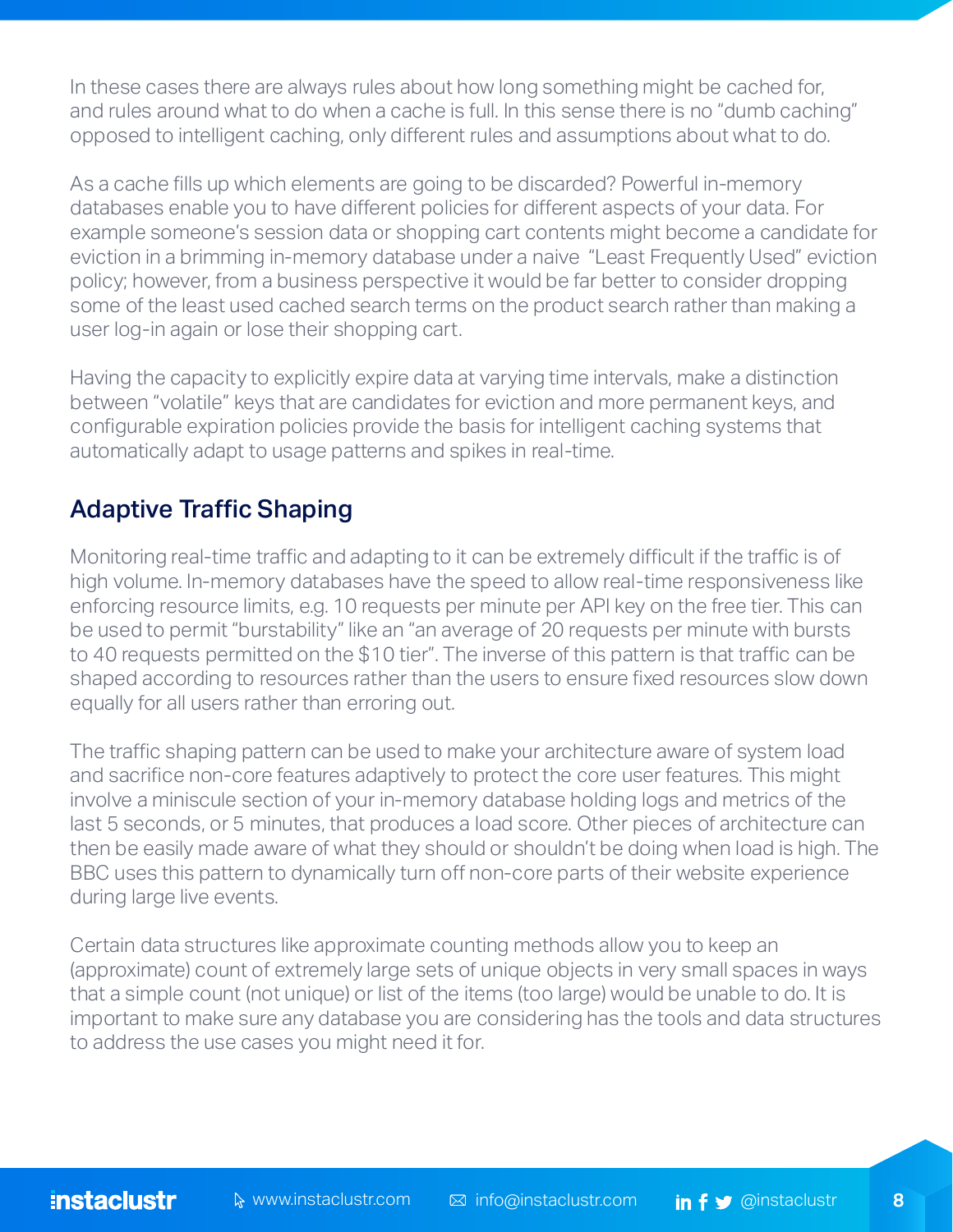#### Publish/Subscribe

This pattern allows for ephemeral messaging to be pushed out in a highly efficient way. Publishers push messages to channels, which subscribers listen to. The key element that makes it ephemeral is that a subscriber is not guaranteed to be listening when a message is sent.

This pattern is common on gaming platforms for scores and is used where message efficiency is paramount such as informing friends of users on a gamified learning platform of a user's achievement, inviting them to like and encourage. In this case it doesn't matter if a percentage of the users are offline, or engaged in a lesson themselves, just that it reaches some users and they have the opportunity to congratulate their friend and create a compelling social experience.

#### Streams and Stream Processing

Explicit stream processing data structures and tooling are relatively new to in-memory databases. However, it was not an uncommon use case in the previous generations of in-memory databases. The last generation simply used a list structure to implement queue (first in, first out) or stack (last in, first out) processing. The problem with queue or stack processing is that when processing events failed this was not tracked.

Inspired by the Apache Kafka® project the in-memory database Redis™ has added a far more robust stream processing architecture which uses "consumer groups", who subscribe to streams of data and explicitly acknowledge when they "check out" work and when their work is complete. This addresses the failure case in list based approaches, because if a consumer crashes it will not mark a parcel of work that it has checked out as complete, and eventually another consumer can take up the task and finish it.

We still recommend the robust power and durability of Apache Kafka for critical data and for enterprise grade integrations across a data layer (such as provided by Kafka Connect), but in-memory stream processing can be used close to the application or the user interface level to provide delightful 'non-blocking' experiences.

An example of this pattern would be the preview of an article you see when you are about to share an article on social media. Once the URL is detected the platform shows you a loading bar to indicate processing and behind the scenes the task of getting an article summary is put on a queue and eventually returns this to the browser. There is no need to burden a disk based database with this kind of message or to leave the user wondering if the system has stalled by doing it slowly or via a new page load. The operation is complex enough, pulling unknown data from the web, that it could crash the process, stream processing at high speed allows for this to be handled robustly.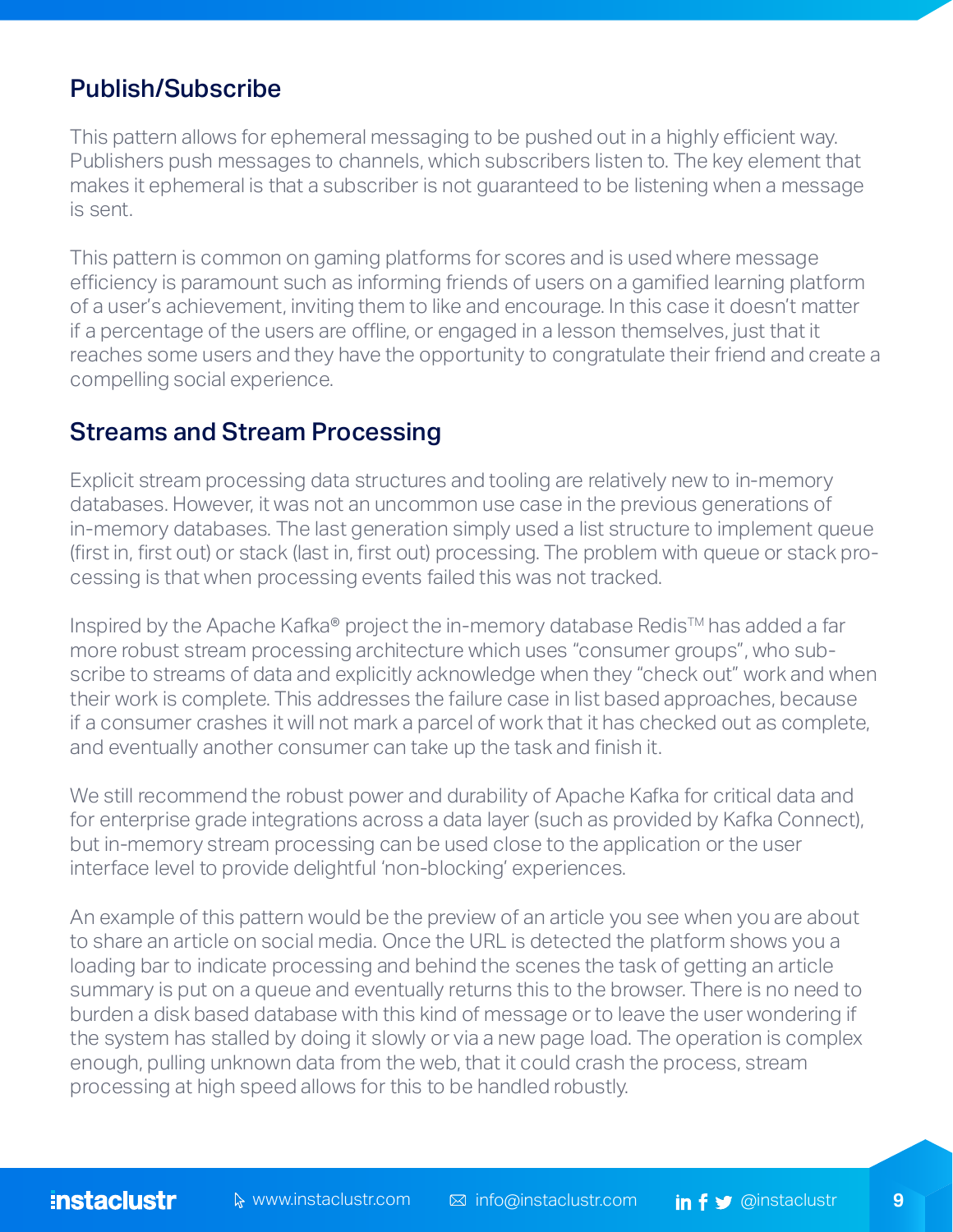#### Data Persistence

The downside of an in-memory database is linked to the basic properties of Random Access Memory (RAM) in that it is volatile. Some in-memory databases like Redis mitigate these downsides through configurable disk persistence, both through binary copies of what's in memory and append only logs of commands as they appear "on the wire".

If you are considering adopting an in-memory database it's important to understand its disk persistence options. If a large cache were to be empty after a restart then initially 100% traffic could pass through to the systems behind it and crash them as well. Disk persistence allows recovery from a crash with an already warm cache which could handle most of the load protecting your infrastructure. Additionally, the valuable user sessions and shopping carts mentioned above would persist.

#### **Clustering**

A cluster topology can increase the horizontal scalability of an in-memory database beyond the RAM size of a single node and enables you to store more. The only draw-back to cluster topology is the architecture, management, and support elements of this. In this sense any in-memory database that you insert into critical paths in your data layer requires engineering thought, and a support story.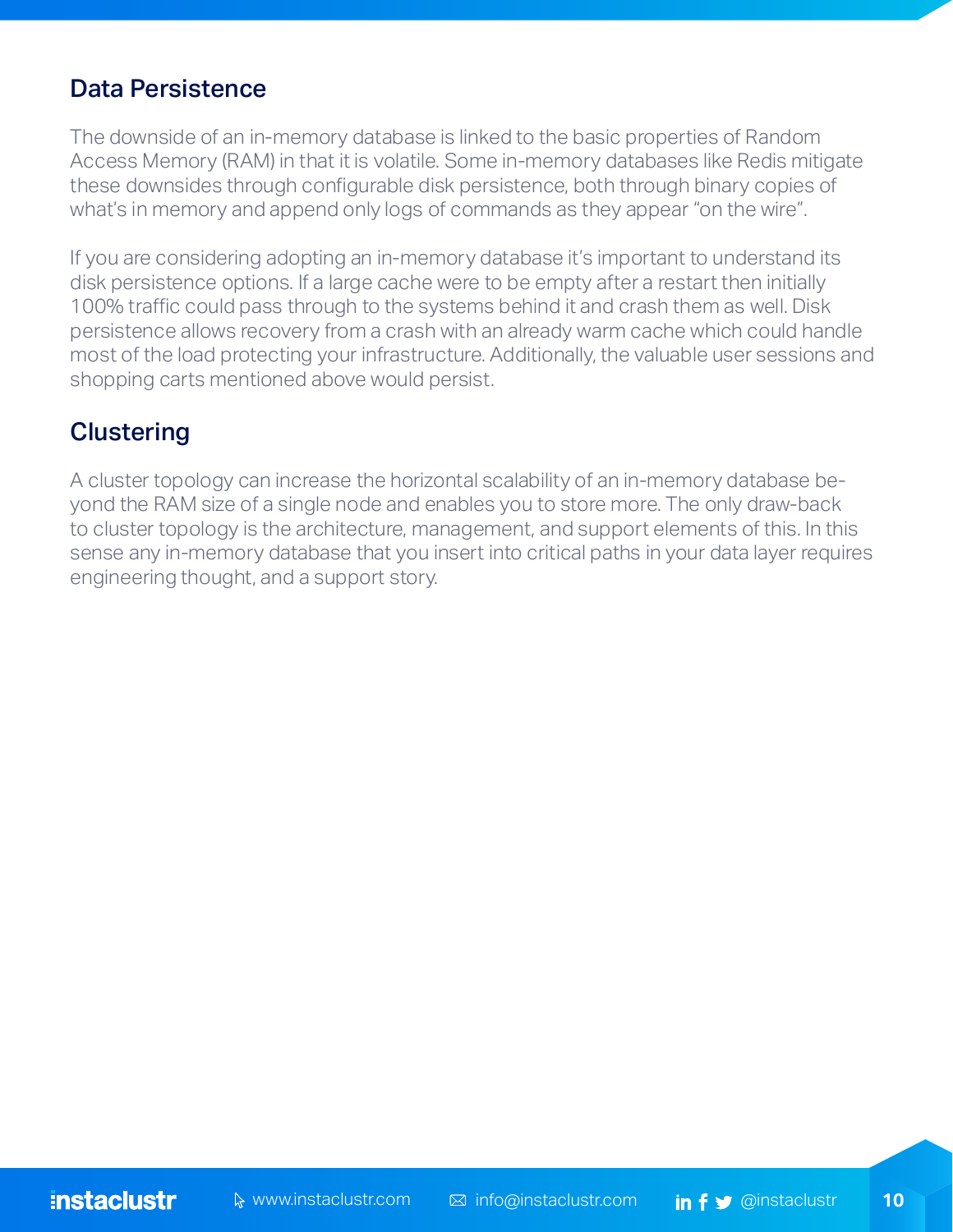# **Why Redis™?**

### Maturity and Popularity

Over the last decade Redis has matured and its properties are well known. In StackOverflow's annual survey of developers it is the database technology voted "most loved" for the last four years in a row. Importantly this is not just a "fun" metric but the phrasing is calculated from the percentage of users who are currently using the technology and also plan to use it again.<sup>21</sup>

On GitHub Redis is four times more followed and "forked" than the nearest competitor, which is Memcached. On stackshare.io Redis is used five times more frequently in technology stacks than Memcached. Indeed in StackOverflow's 2020 survey of over 40,000 professional developers 1 in 5 reported they were using Redis currently with no other in-memory database even clearing the 1 in 50 threshold to be reported.<sup>22</sup>

### Usability and Featureset

Developers really do love Redis for its elegant design and features.

#### *It's not simply easy to use; it's a joy. If an API is UX for programmers, then Redis should be in the Museum of Modern Art alongside the Mac Cube.23*

More than this the versatility of the feature set of Redis enables some of the architecture patterns above which are simply not possible on other reasonable, but simpler, platforms like Memcached. There is nothing wrong with these platforms but Redis with a superset of their features is able to do what they do as well as much more. This versatility is why you will see Redis not just referred to as a key value or NoSQL server but as a data structure server.

In addition to these structures Redis has also added pub/sub messaging and stream processing, providing a wealth of options that other in-memory databases lack.

### Open Source

Redis, as with all other Instaclustr offerings and recommendations, is open source. Some providers offer proprietary extensions but our recommendation is always the same on this point. The data layer is a business input to your application and your value proposition.

<sup>21</sup> <https://insights.stackoverflow.com/survey/2020#technology-most-loved-dreaded-and-wanted-databases-loved4>

<sup>22</sup>[https://insights.stackoverflow.com/survey/2020#technology-databases-professional-developers4](https://insights.stackoverflow.com/survey/2020#technology-databases-professional-developers4 
) 

<sup>&</sup>lt;sup>23</sup> Eric Redmond and Jim Wilson, Chapter 8, Seven Databases in Seven Weeks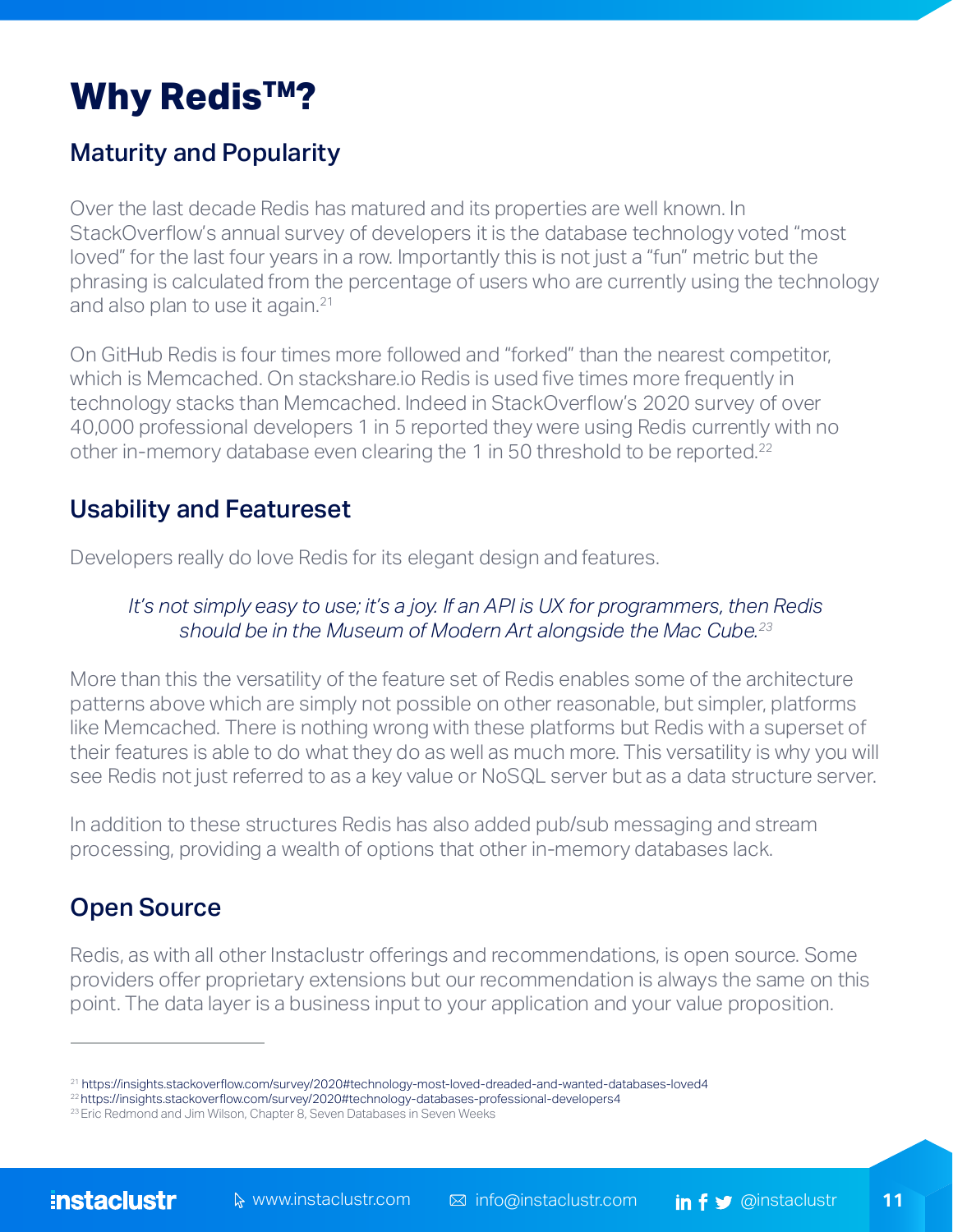You should want as many of your business inputs to be completely commoditized in a market with price competition rather than locked to a single vendor where the roadmap, particularly price, is decided by a single entity. Providers of pure open source don't have the capacity to lock in their customers so they have to focus on the only levers available to them: price, SLAs, and customer happiness.

There are now leading open source technologies for all aspects of the data layer but Redis is unique in that it has an astonishing market lead with no real proprietary challengers in the in-memory space. The only proprietary software challenger in the in-memory space is Redis itself with proprietary extensions, readily replaced with open source software, that seek to lure customers into a proprietary style single-vendor relationship.

### **Summary**

Miller in 1968 and Nielsen in 1993 agree that human perceptual speed has a threshold where under 100ms is largely seen as "instantaneous" and that faster is universally better. Research for the last 50 years and a large number of cross-domain case studies over the last 20 years, involving billions of real world data points, show that latency cannot be ignored and excess latency will negatively impact revenue, engagement, and productivity.

We contend that it is vital to measure the speed of user experiences and to have a data layer that scales to demand without slowing these down. Additionally, there is always a place in a company's data layer for a highly adaptable in-memory system with versatile and easy to use data structures so that you can easily deploy common in-memory architecture patterns, like intelligent caching and adaptive traffic shaping, on your data flows.

There are many systems which can analyze your logs after the fact, but only a system that's operating at much higher speed than the rest of your infrastructure can allow real-time applications, adaptations and experiences.

In-memory databases can even handle some stream processing although we argue that this should not be considered a replacement for enterprise grade stream processing, where other products like Apache Kafka are more robust.

Finally, we believe Redis's high popularity with developers in use, and its place as the most popular database people are considering to use again, is a warranted position. Redis is open source, robust, has an elegant interface and provides a superset of the features provided by competitors who offer at best similar performance in a far narrower set of use cases. Finally, Redis has great disk persistence and clustering capabilities which make it able to be scaled and deployed in high availability scenarios where warm restarts are required to protect core infrastructure.